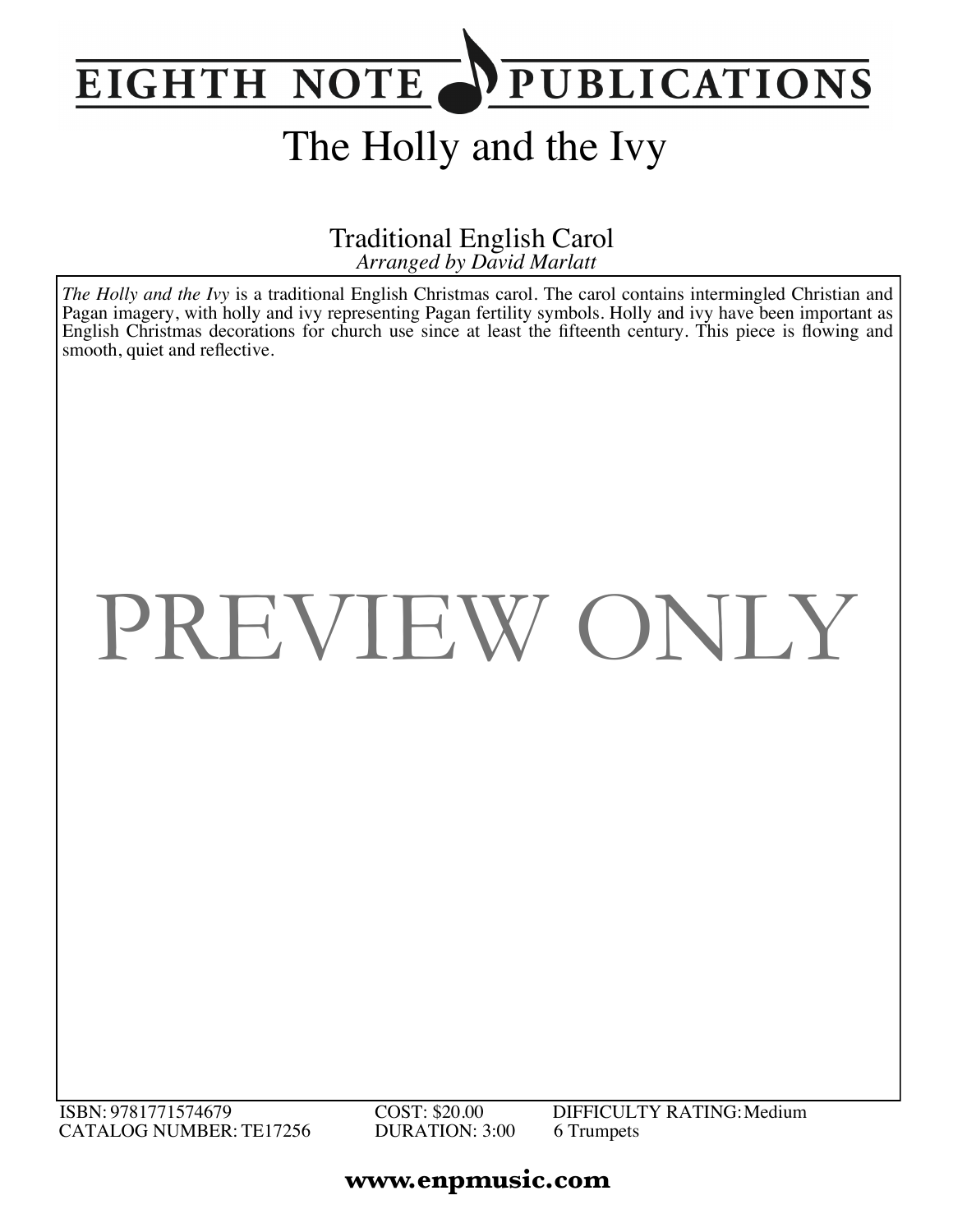#### THE HOLLY AND THE IVY

*Arranged by David Marlatt*



© 2017 **EIGHTH NOTE PUBLICATIONS** www.enpmusic.com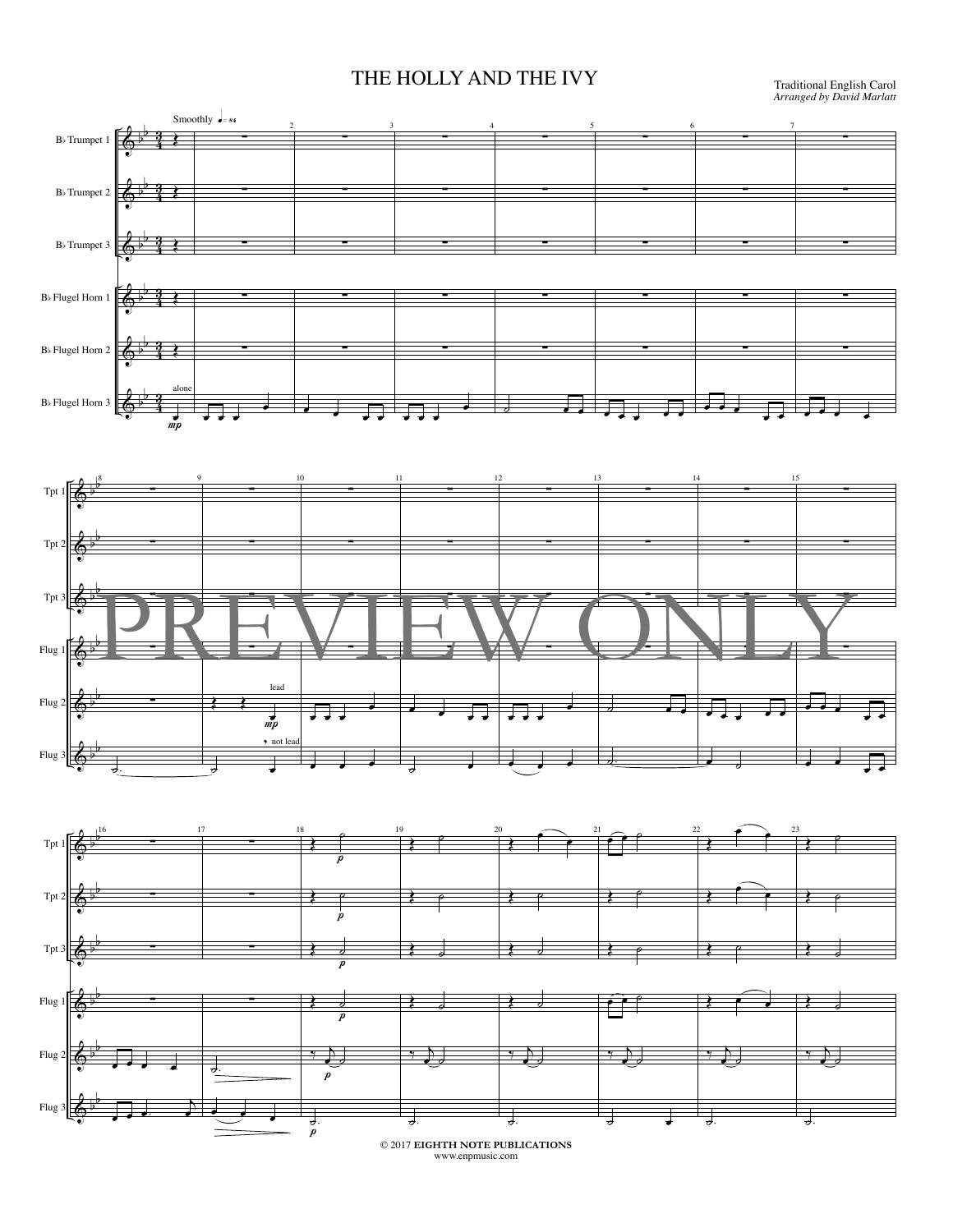





THE HOLLY AND THE IVY pg. 2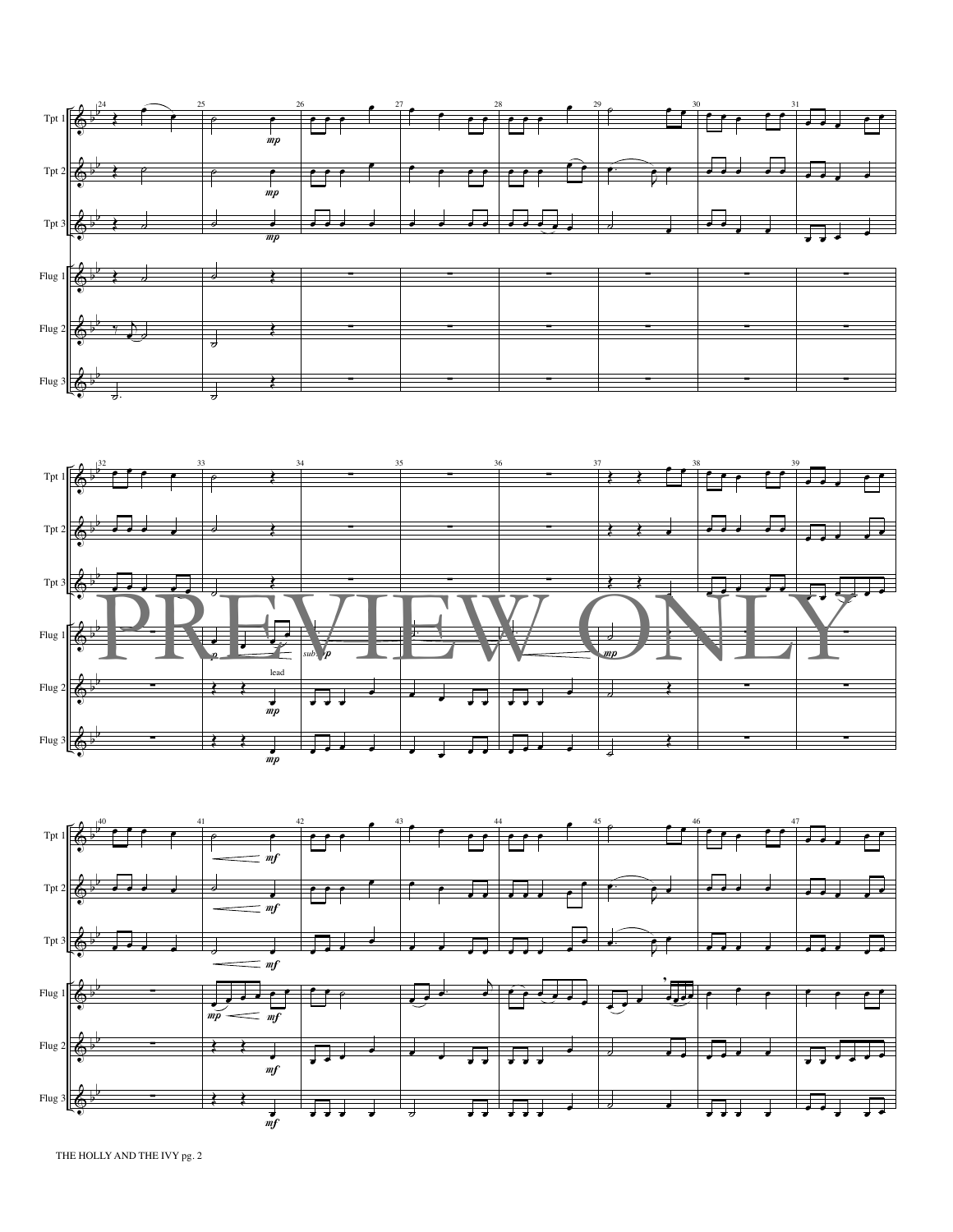





THE HOLLY AND THE IVY pg. 3